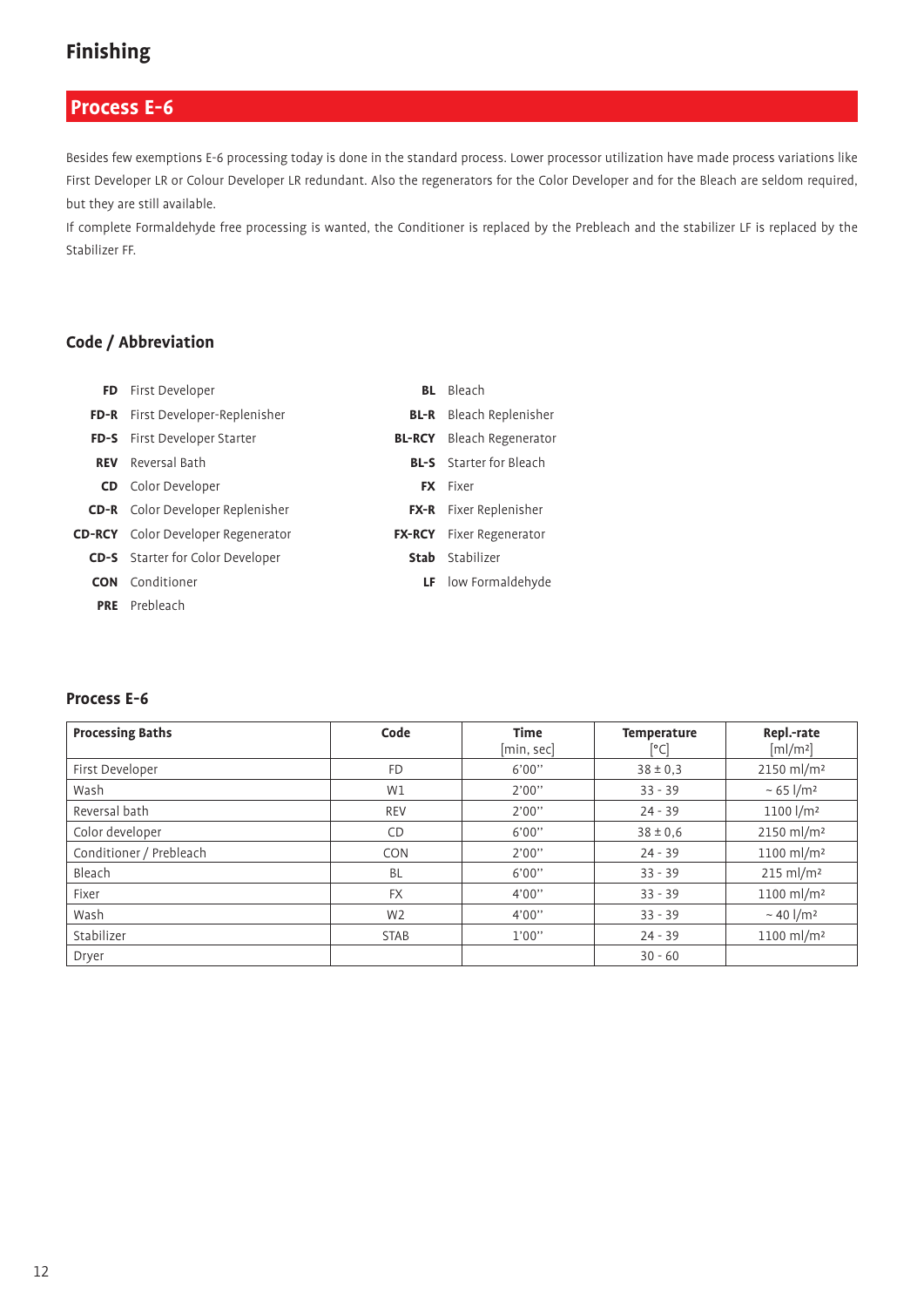## **Process E-6**

|          | E-6 First Developer Replenisher                                       |        |        |                  |
|----------|-----------------------------------------------------------------------|--------|--------|------------------|
|          | E-6 FD-R Parts: 1, Time: 6'00", Temp.: 38°C, Repl.rate 75 ml/lfm      |        |        |                  |
| Art. No. |                                                                       |        | for    | content          |
| 105466   | $E-6$ FD-R                                                            |        | 251    | 51               |
|          | E-6 FD-LR Parts: 1, Time: 6'00", Temp.: 38°C, Repl.rate 25 ml/lfm     |        |        |                  |
| 102384   | $E-6$ FD-LR                                                           |        | 1000 l | 200 l            |
|          | <b>E-6 Reversal Bath and Replenisher</b>                              |        |        |                  |
|          | E-6 REV Parts: 1, Time: 2'00", Temp.: 24° - 39°C, Repl.rate 38 ml/lfm |        |        |                  |
| Art. No. |                                                                       |        | for    | content          |
| 105859   | E-6 REV                                                               |        | 20 l   | 1 <sup>1</sup>   |
| 102387   | E-6 REV                                                               |        | 4000 l | 200 l            |
|          | E-6 Color Developer Replenisher                                       |        |        |                  |
|          | E-6 CD-R Parts: 2, Time: 6'00", Temp.: 38°C, Repl.rate 75 ml/lfm      |        |        |                  |
| Art. No. |                                                                       |        | for    |                  |
| 105467   | $E-6$ CD-R                                                            | Kit    | 25 l   |                  |
|          | <b>E-6 Color Developer Regenerator</b>                                |        |        |                  |
|          | E-6 CD-RCY Parts: 2, Time: 6'00", Temp.: 38°C, Repl.rate 75 ml/lfm    |        |        |                  |
| Art. No. |                                                                       |        | for    | content          |
| 823841   | CD-3 Solution                                                         |        | 25.556 | 1921             |
|          | 823842 CD-3 Solution                                                  |        | 3.3331 | 251              |
| 102385   | E-6 CD-RCY                                                            | Part 2 | 5.0001 | 200 <sub>1</sub> |
|          | <b>E-6 Conditioner and Replenisher</b>                                |        |        |                  |
|          | E-6 CON Parts: 1, Time: 2'00", Temp.: 24° - 39°C, Repl.rate 38 ml/lfm |        |        |                  |
| Art. No. |                                                                       |        | for    | content          |
| 105440   | E-6 CON                                                               |        | 10 l   | 1 <sup>1</sup>   |
|          | <b>E-6 Bleach Replenisher</b>                                         |        |        |                  |
|          | E-6 BL-R Parts: 1, Time: 6'00", Temp.: 33° - 39°C, Repl.rate 5 ml/lfm |        |        |                  |
|          |                                                                       |        |        |                  |

| Art. No.        |  | for             | content |
|-----------------|--|-----------------|---------|
| 105443 E-6 BL-R |  | 20 <sup>1</sup> | 201     |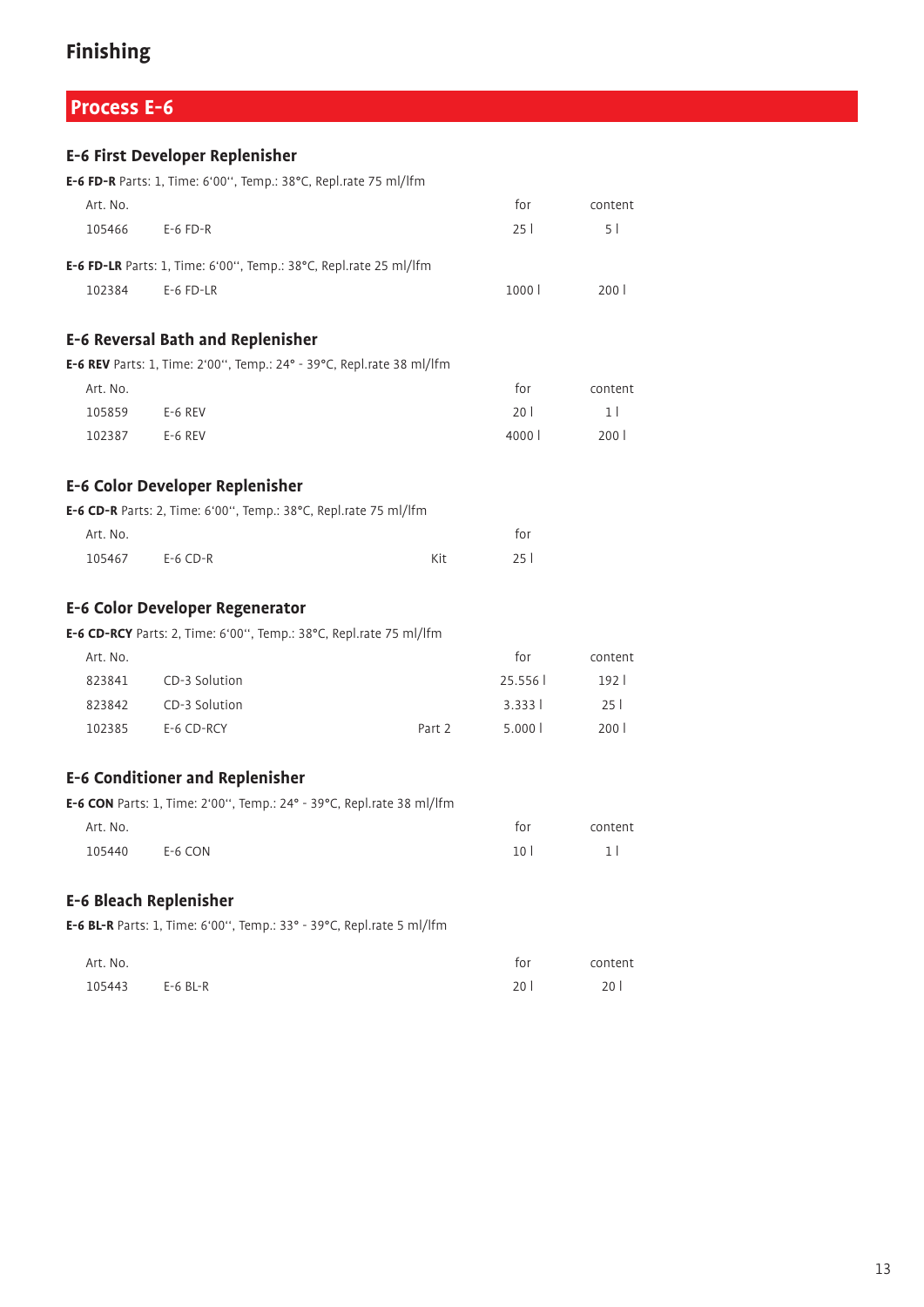# **Process E-6**

|                      | <b>E-6 Bleach Regenerator</b>                                                |        |                 |
|----------------------|------------------------------------------------------------------------------|--------|-----------------|
|                      | E-6 BL-R BL-RCY Parts: 1, Time: 6'00", Temp.: 33° - 38°C, Repl.rate 5 ml/lfm |        |                 |
| Art. No.             |                                                                              | for    | content         |
| 102283               | E-6 BL-RCY                                                                   | 400    | 2001            |
|                      | <b>E-6 Fixer and Replenisher</b>                                             |        |                 |
|                      | E-6 FX-R Parts: 1, Time: 4'00", Temp.: 33 - 39°C, Repl.rate 38 ml/lfm        |        |                 |
| Art. No.             |                                                                              | for    | content         |
| 104356               | professional line C-41/E-6 FX                                                | 80     | 10 <sup>1</sup> |
| 105146               | Unicolor Superfix                                                            | 300    | 60 l            |
|                      | professional line C-41 / E-6 Stab                                            |        |                 |
|                      | E-6 Stab Parts: 1, Time: 1'00", Temp.: 24 - 39°C, Repl.rate 38 ml/lfm        |        |                 |
| Art. No.             |                                                                              | for    | content         |
| 104358               | Stabilizer and Replenisher                                                   | 100 l  | 1 <sup>1</sup>  |
|                      | <b>E-6 First Developer Starter</b>                                           |        |                 |
| $E-6$ FD-S           |                                                                              |        |                 |
| Art. No.             |                                                                              | for    | content         |
| 105438               | Starter for E-6 FD                                                           | 2001   | 1 <sup>1</sup>  |
|                      | <b>E-6 Color Developer Starter</b>                                           |        |                 |
| $E-6$ CD-S           |                                                                              |        |                 |
| Art. No.             |                                                                              | for    | content         |
| 105441               | Starter for E-6 CD                                                           | 2001   | 11              |
| <b>Super Mirasol</b> |                                                                              |        |                 |
|                      | E-6 Stab Parts: 1, Time: 1'00", Temp.: 24° - 39°C, Repl.rate 38 ml/lfm       |        |                 |
| Art. No.             |                                                                              | for    | content         |
| 102183               | Wetting agent                                                                | 1000 l | 0.51            |